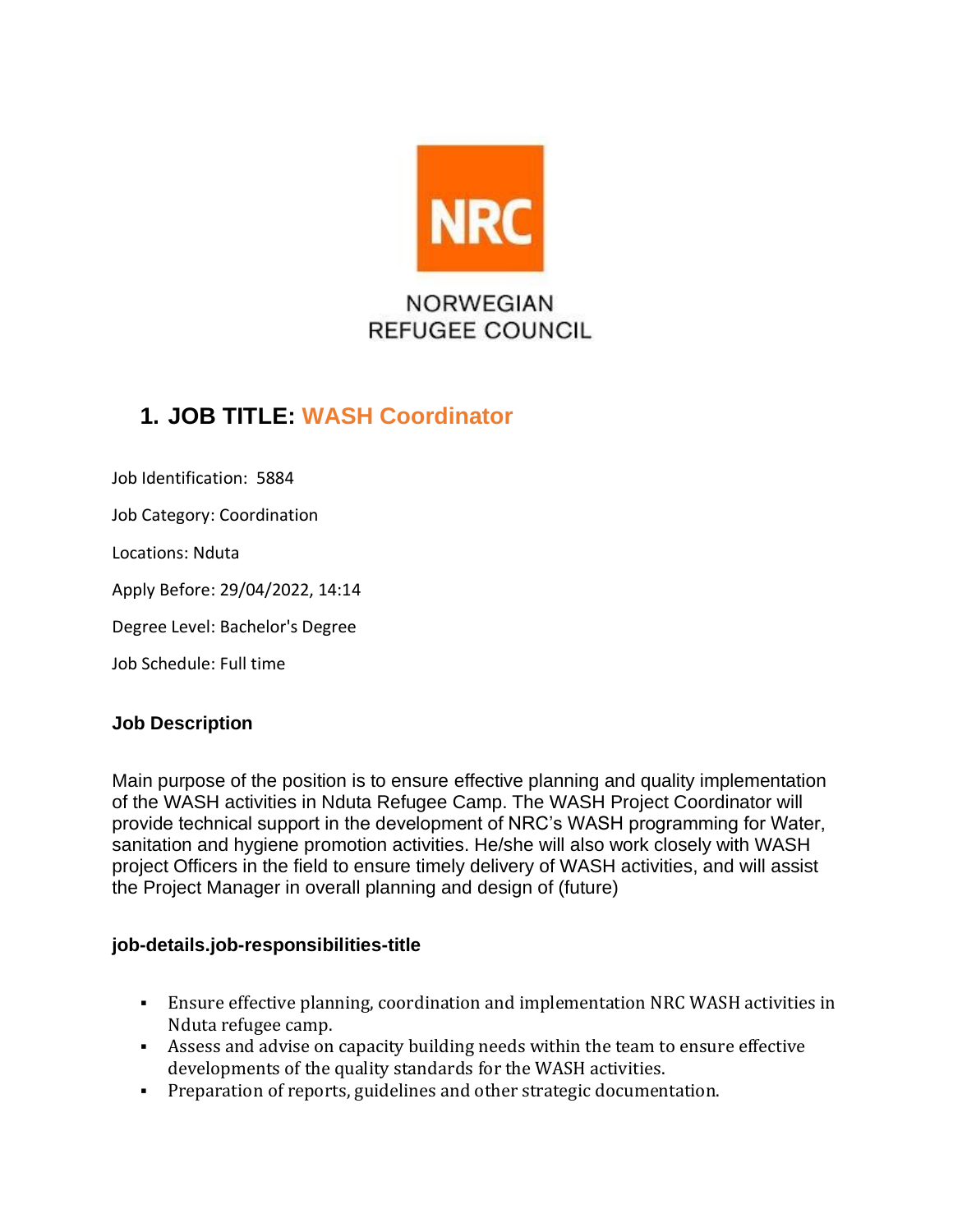- To support training and hygiene promotion, sanitation and water components to ensure public health activities are implemented as part of a well-coordinated oneprogramme approach.
- Undertake contract management and tendering processes of the diverse contractors.
- To support procurement and logistics planning in relation to BoQs and the requirements of the donor
- To support the work of the WASH Officers in engagement with communities in implementation and mechanisms to increase their level of accountable management of improved resources on completion of the project's activities.
- As per NRC performance management model, line manages the WASH Officers giving attention to learning and development through frequent training needs assessments (TNAs) and performance reviews.
- To provide technical inputs for the submission of interim and final donor reports as per the conditions of secured funding.
- To provide detailed monthly reports to the PM indicating progress against objectives and critical bottlenecks for all WASH Activities.
- To support the PM, at local level coordination and lobbying as required.
- To support development and costing of project proposals by playing a lead role in technical assessments, as required by PM
- Ensure that assessment, programme design and implementation considers needs and vulnerabilities within the community.
- On the basis of these assessments to design and construct appropriate responses (both programmatic and advocacy) to meet people's basic WASH needs including water reticulation system, excreta disposal, solid waste management, drainage, vector control, and hygiene.
- Ensure that WASH programme design is informed by and integrated with NRC's other priority sectors of camp management, education and Shelter.
- Lead the preparation of relevant project proposals for donors and advocate for funding.
- To ensure that sustainable systems are set in place for longer term operation and maintenance of all water and sanitation infrastructure, including the provision of all necessary training.
- **•** Prepare and oversee the implementation process to ensure timely delivery of programme activities (for example, monitoring against logframes, individual performance management workplans).
- Prepare timely financial and narrative reports on project activities in compliance with internal NRC requirements and any relevant external donor requirements.
- **Ensure appropriate management and use of NRC resources at all times**
- Manage project staff on a day-to-day level working with other technical departments, security, logistics, administration and senior management staff (depending on assignment).
- Assist in recruiting, training, supervising and managing WASH staff and potential counterparts at national level.
- To ensure that the minimum standards of humanitarian relief are maintained in accordance with the UNHCR and SPHERE standard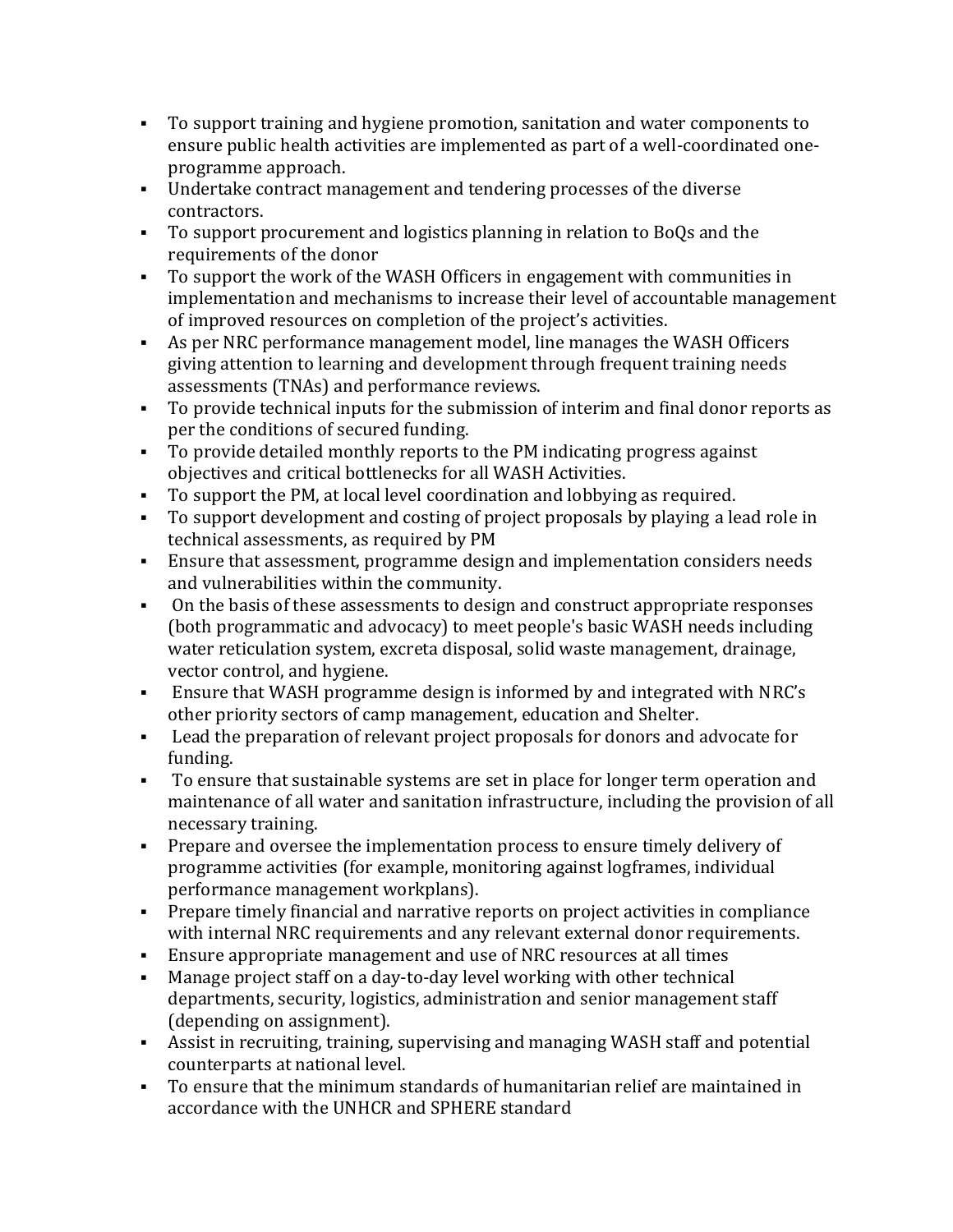- Help be responsible for the security of all staff. Ensure that the security, health and well being of staff are ensured and staff management and other processes and policies and systems reflect NRC's principles of equity and fairness.
- Identify learning and training opportunities for NRC staff and partners and work as a mentor and role model for less experienced staff. Look for opportunities for experiential learning within all work.
- **Ensure that NRC's work in WASH programming is coordinated with efforts of other** agencies and Government, and represent organization at Interagency Coordination meetings.
- In collaboration with the emergency section feed in learning, experiences and evidence to relevant global advocacy objectives relating to WASH

# **job-details.job-qualifications-title**

- *A first degree in Environmental Health Water or a related area from recognized university/college.*
- Proven practical experience in the planning and execution of WASH Programmes of at least 4 years experience in a humanitarian and development programme preferably with an INGO.
- Experience in staff management and development and supervisory roles
- Experience in managing and undertaking hygiene promotion in a relief programme is essential.
- Proven ability to use MS Office software (especially Word and Excel) is essential. Experience with other computer programs such as SAP 2000 and Microsoft Project would be an advantage.
- Good analytical skills, with an ability to translate analysis into recommendations for practical action, including concept note and proposal development.
- Knowledge and experience of the application of UNHCR and SPHERE standards and links to emergency and longer-term development practice.
- Proven experience of effective integration of gender in public health programming
- Excellent teamwork and interpersonal skills.
- Diplomacy and tact, to be able to liaise, negotiate and plan with government officials, other agency staff, local artisans and community representatives.
- Cultural sensitivity
- Excellent written and oral communication skills

# Duty station :Nduta

Duration :8months with possibility of extension

# **"Female candidates are encouraged to apply"**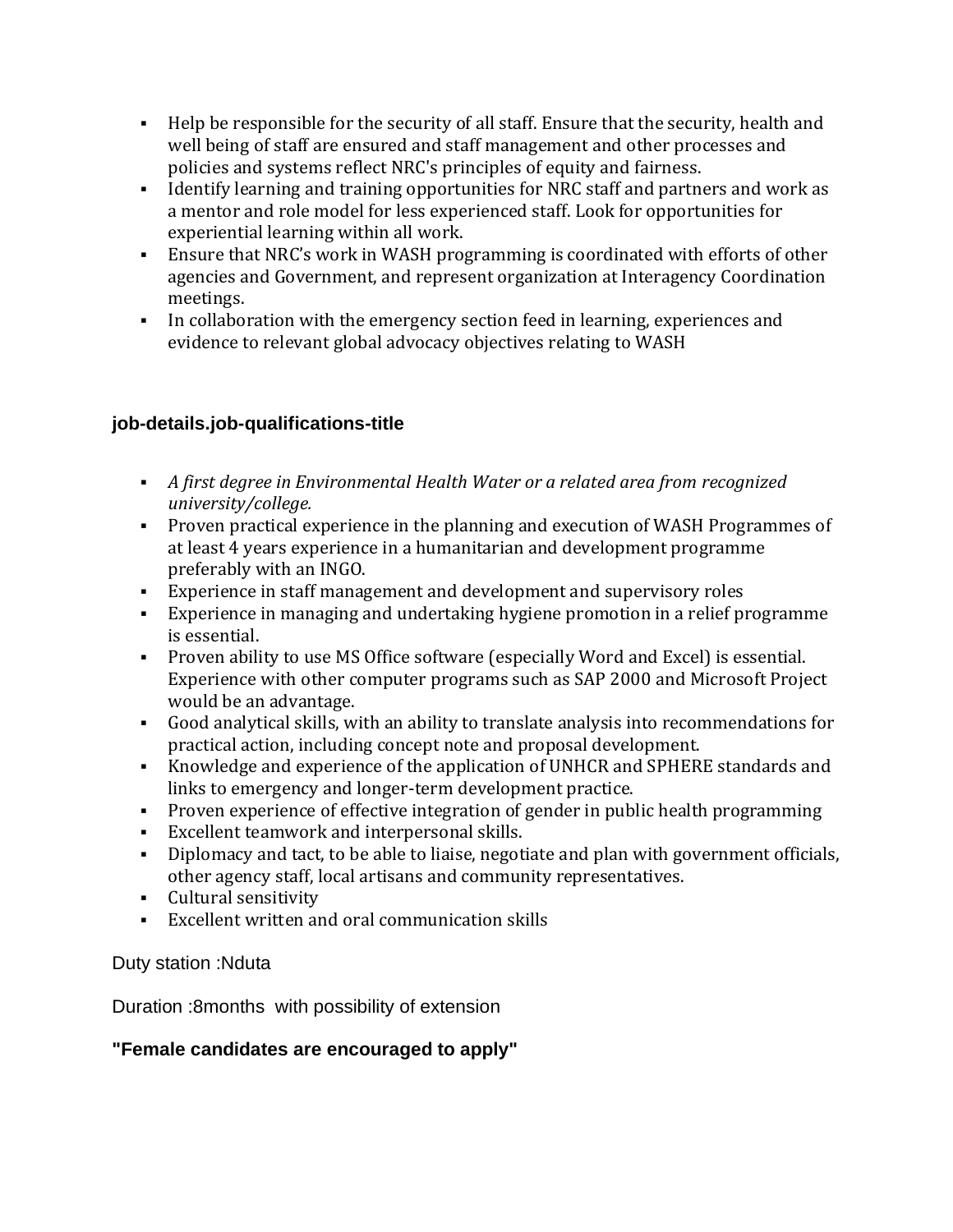# **[CLICK HERE TO APPLY NOW](https://ekum.fa.em2.oraclecloud.com/hcmUI/CandidateExperience/en/sites/CX_1001/requisitions/preview/5884/?location=Tanzania,+United+Republic+of&locationId=300000000311161&locationLevel=country)**

# **2. JOB TITLE: Shelter Technical Assistant**

Job Identification: 5792 Job Category: Assistant Locations: Nduta Apply Before: 20/04/2022, 12:50 Degree Level: Three Years College Job Schedule: Full time

#### **Job Description**

Shelter Technical Assistant, the purpose of the assistant position is to assist in the dayto-day implementation of the shelter project. Shelter

All NRC employees are expected to work in accordance with the organization's core values: dedication, innovation, inclusivity and accountability. These attitudes and beliefs shall guide our actions and relationships.

#### **job-details.job-responsibilities-title**

- Adhere to NRC policies, tools, handbooks and guidelines
- Assist with the implementation of the support function portfolio according to plan of action
- Prepare and develop status reports as required by management
- Ensure proper filing of documents
- Promote and share ideas for improvement of the support function
- Support the shelter officer in the formulation of project work plans and provide quality and timely reports to the officer on the progress of the project.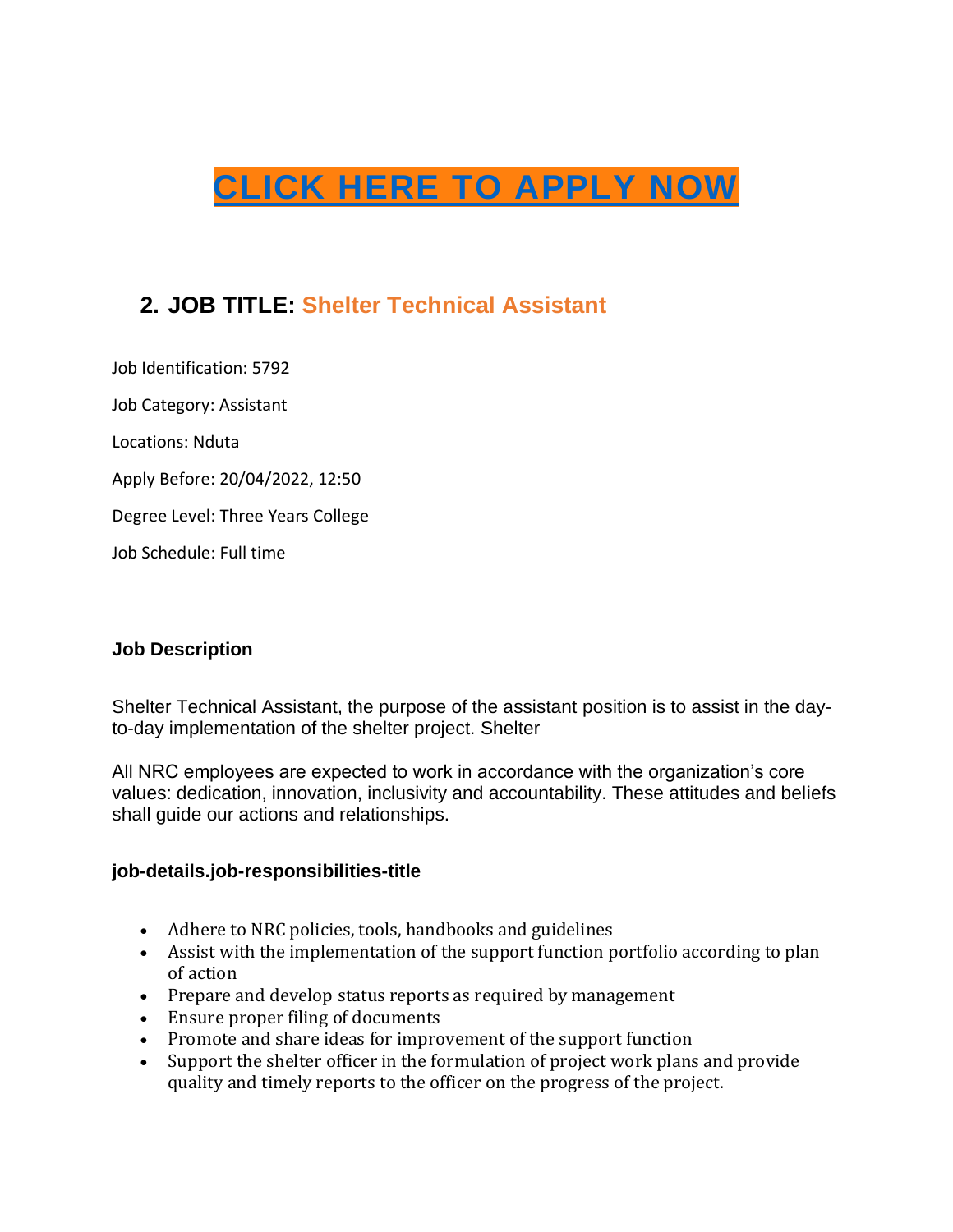- Supervise and monitor construction and maintenance of transitional shelter and infrastructures
- Request shelter construction materials from the warehouse in a timely manner, supervise and monitor the distribution of construction materials to the beneficiaries
- Monitor and ensure proper usage of the shelter construction materials, assets and tools.
- Monitor proper positioning of the shelter on the site
- Provide support to the NRC WASH Assistants upon request
- Facilitate community mobilization for all activities related to the provision of shelters in close coordination with the NRC WASH team
- Facilitate effective implementation of construction activities which includes supervision and monitoring of emergency- and transitional shelter construction, and ensure tasks are completed correctly and on schedule
- Support the development of training material for mud brick production, masonry and carpentry works
- Participate in shelter assessments and continuous gap identification and analysis
- Preparation of bill of quantities as requested from time to time.
- Represent NRC in relevant meetings
- Recruit, train and manage incentive workers (community mobilizers, quality monitors, construction workers).
- Supervise and develop the capacity of refugee community workers implementing shelter construction activities.
- Take account of gender, protection, HIV, the environment, and other important cross-cutting concerns in programme design, implementation, and reporting; carry out activities in a way that reflects the needs of specific groups and individuals e.g. elderly people, minority groups, children, and people with disabilities.
- Support the preparation PRs and follows up on timely procurement of materials, tools and services.
- Take part in general assessments, upon request
- Participate in infrastructure assessments, BOQ preparation and construction supervision

# **job-details.job-qualifications-title**

- Diploma in Civil engineering, or relevant practical experience. Possibly experience in humanitarian assistance.
- Excellent communication (spoken and written) skills, including the ability to explain and present technical information.
- Experience in community mobilization
- Knowledge of Kirundi
- Political and cultural awareness
- Ability to work independently in a result-oriented multi-tasking and multi-cultural environment